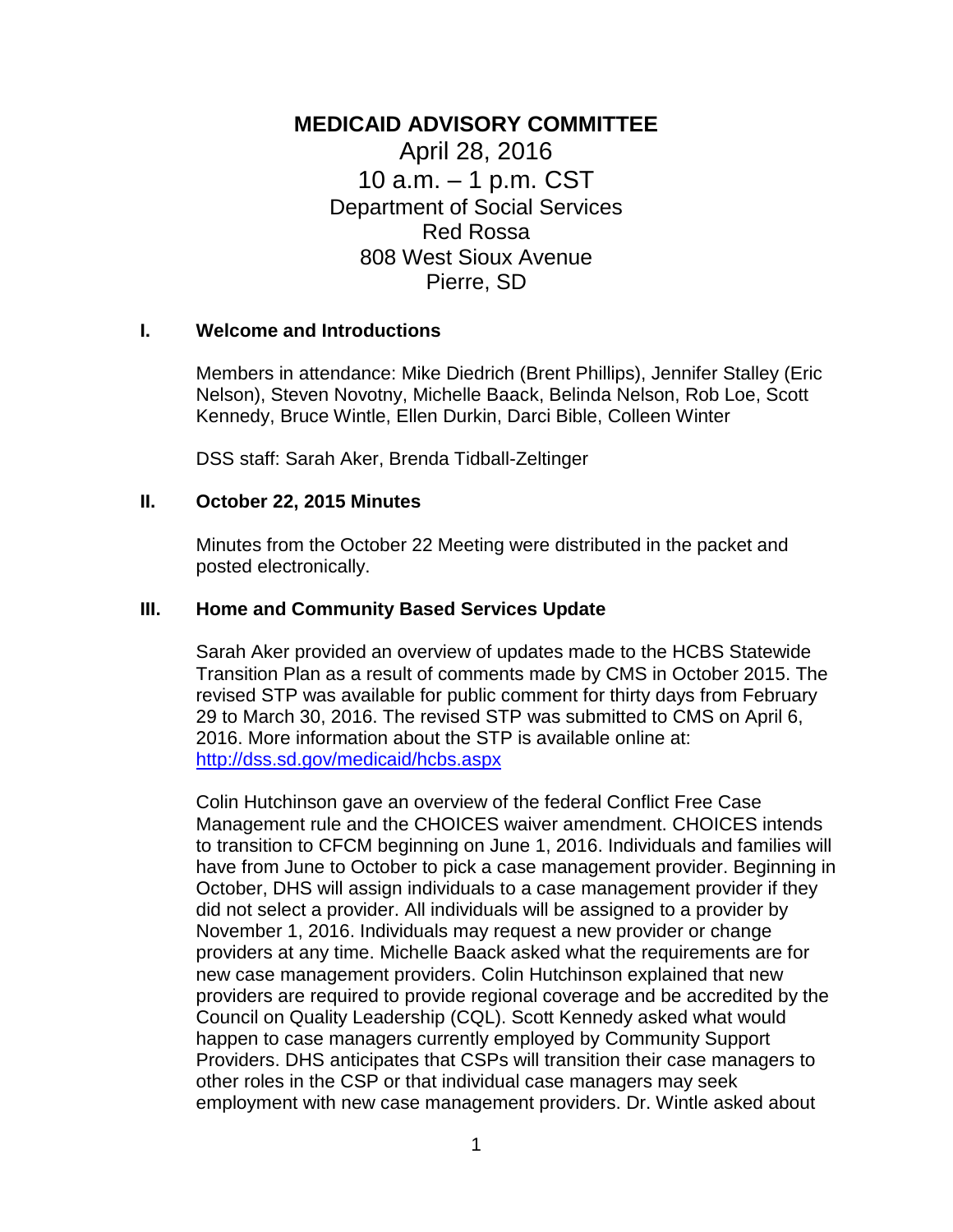the location of providers and face-to-face requirements for case management. Case managers will likely be located in the communities of the individuals they case manage; there are quarterly face-to-face requirements for observation and monitoring. Dr. Wintle asked if the change was a result of complaints from individuals or stakeholders. CFCM is a federal mandate for states. Colin contrasted the way case managers operate today with the way case managers will operate under CFCM.

Misty Black Bear gave a presentation of the HCBS (ASA) waiver renewal. Brenda Tidball-Zeltinger also talked about the Long Term Care Study and Workgroup that is focused on expanding HCBS services in the waiver.

Ronda gave a presentation about the ADLS waiver amendment.

## **IV. State Plan Amendment Report**

Sarah Aker provided an overview of upcoming state plan amendments (SPAs). DSS will distribute future SPAs to the members of the Medicaid Advisory Committee. Sarah noted that a future SPA would be published regarding the federal recovery audit contractor exemption. The committee discussed the process to provide formal comment/support for the RAC exemption.

## **V. Administrative Rules of South Dakota**

No changes to ARSD are being considered at this time.

## **VI. Access Monitoring Review Plan**

Sarah Aker and Brenda Tidball-Zeltinger gave an overview of the requirement for states to develop an Access Monitoring Review Plan, the required components of the plan, and how the MAC will be involved in review of the plan. Dr. Wintle asked if dentists would be addressed by the plan. DSS confirmed that dentists will be included in the plan. Several members were interested in how the plan would evaluate caseload and provider caps on caseload. DSS commented that an important element of the plan will be to separate geographic access issues from issues that are a result of other issues.

## **VII. Legislative Budget Updates**

Brenda Tidball-Zeltinger provided an update on the results of legislative session. Tiffany Wolfgang, Director of the Division of Behavioral Health, presented on Functional Family Therapy, a new imitative through the Juvenile Justice Reinvestment Initiative, and implementation efforts since January 2016. Tiffany Wolfgang reviewed the referral mechanism for FFT. Tiffany